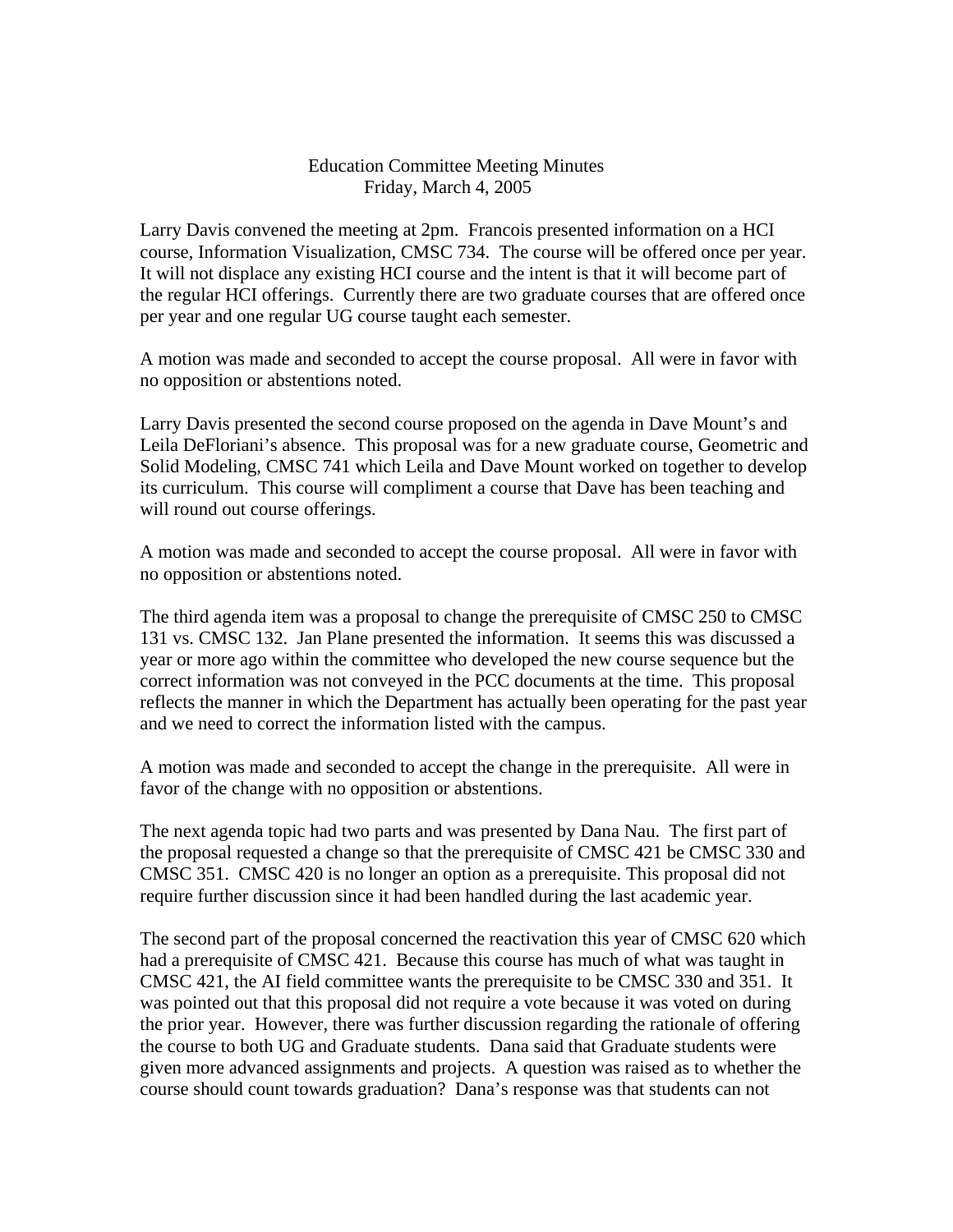apply both towards graduation requirements.

There was a vote regarding the offering of CMSC 620 to both UG and Graduate Students. The concern expressed by many members of the committee was reflected in the vote:

## 11 for CMSC 620; 6 against CMSC 620; 23 abstentions

The motion failed.

Larry Davis then introduced the topic of adding a "minor" to the Departments UG program. The rationale for such a change is that student numbers are dropping and the Department needs to adjust to the realities of the current situation. Many campus programs offer students the option of earning a "minor". CS has not done so because of large student numbers and we did not need any additional students competing to register for classes. Now that there is space within our courses, the Department should be open to teaching students outside of the CS discipline. We would be looking at a 24 credit minor and would need to form a committee to develop a proposal to be voted on by the members and then submitted to the PCC. Our work must be into the campus PCC by December 2005 if we are to offer this to students beginning in academic year 2006. If interested in being on the committee, please submit your names to Larry within the next week; otherwise, he will appoint a committee.

The discussion then moved onto a suggestion that there be a professional Masters Program with no department financial support or desk space provided to the accepted students. The thought was that this would generate more money for the Department. However, currently tuition revenue does not directly flow back to departments. There are also costs associated with establishing such a program. Concern was voiced that this type of program could strain the Department's resources, financial and others.

As an example Stanford University has such a program but students can not enter the PhD program. David Jacobs said that NYU has a "Masters Program" without any restrictions and it seems to work well. It actually helps faculty members check on students' performance prior to admitting them to the PhD program. Several faculty members felt that if the Department did offer a Professional Masters Program, students should be permitted to apply to the PhD Program.

Larry voiced concern that several years down the road, that our existing graduate program might not supply a sufficient number of students to faculty members to assist them with their research programs. The Department needs to be open to new ideas for the future.

A question was then raised about what other universities/CS programs are doing about lower UG student numbers since this is a country wide issue not only one being experienced by the CS program at UMD. It was suggested that a committee be formed to survey this situation and provide some suggestions regarding recruitment.